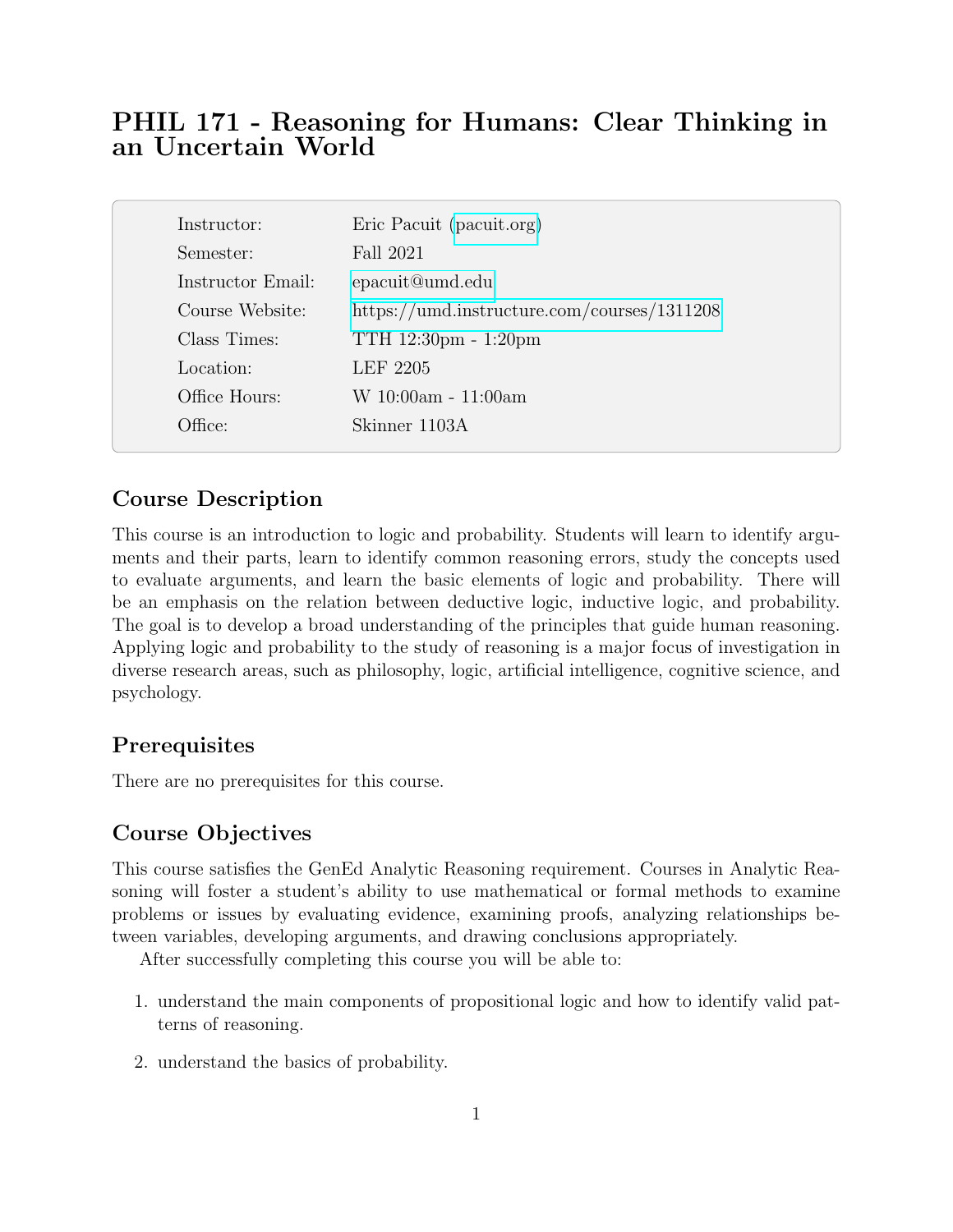- 3. explain the difference between deductive and inductive logic.
- 4. use logic and probability to explain experiments about humans reasoning and to understand philosophical puzzles and paradoxes about reasoning.

# Required Resources

- Course Website:<https://umd.instructure.com/courses/1311208>
- Readings: The textbook for this course is available free online: [https://text.phil171.org.](https://text.phil171.org) All other readings (excerpts from textbooks and journal articles) will be made available on the course website.
- Tophat Account: [https://app.tophat.com/e/020609.](https://app.tophat.com/e/020609) You must purchase a Tophat pro account. The join code is 020609.
- This term we will be using Campuswire ([https://campuswire.com/c/GCDE50B76/](https://campuswire.com/c/GCDE50B76/feed) [feed](https://campuswire.com/c/GCDE50B76/feed)) for class discussion. The system is highly catered to getting you help fast and efficiently from both me and your classmates. Rather than emailing questions to me, I encourage you to post your questions on Campuswire.

## Course Structure

This course will have weekly in-person lectures (on Tuesdays and Thursdays). During the lectures, we will discuss the readings for the week and work together on participation questions. The discussion sections will be conducted online trough Tophat and Campuswire.

## Tips for Success

Participate. You can learn a great deal from discussing the concepts introduced in this course with your peers and professor. Participation can also help you articulate your thoughts and develop critical thinking skills.

Give yourself plenty of time to complete assignments including extra time to handle any technology related problems.

Login regularly. Log in to ELMS-Canvas several times a week to view announcements and see the course website updates. Actively participate on the course discussion board on Campuswire [\(https://campuswire.com/c/GCDE50B76/feed\)](https://campuswire.com/c/GCDE50B76/feed) by asking and answering questions.

Do not fall behind. This class moves at a quick pace and each week builds on the previous. It will be hard to keep up with the course content if you fall behind in the pre-work or post-work.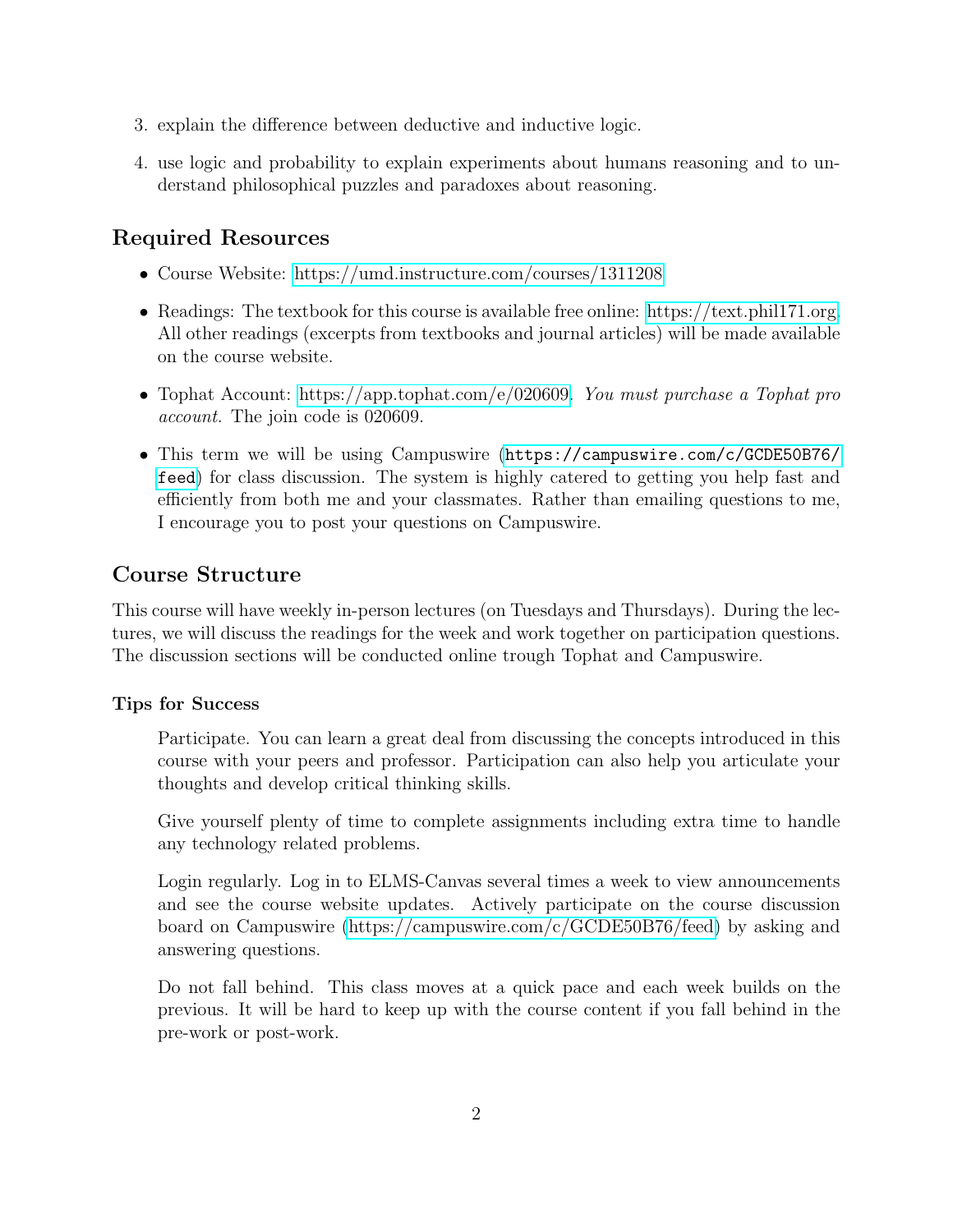Use ELMS-Canvas notification settings. Canvas ELMS-Canvas can ensure you receive timely notifications in your email or via text. Be sure to enable announcements to be sent instantly or daily.

Ask for help if needed. If you need help with ELMS-Canvas or other technology, IT Support [\(https://umd.service-now.com/itsupport,](https://umd.service-now.com/itsupport) email: [itsupport@umd.edu,](mailto:itsupport@umd.edu) or call 301-405-1500). If you are struggling with a course concept, reach out to me for support.

#### Discussion Sections

There are weekly discussion sections. The discussion sections this semester will be run online. You should spend roughly 50 minutes a week (in addition to the normal time you spend working on the problem sets for the week) reviewing and discussing the material for the week, clearing up any confusions about the material, and asking for help on the assigned work. Each week there will be a number of practice problems (part of the participation grade) that you must answer and possibly some videos discussing some of the assigned problems.

## Grading Policy

The course requirements are:

- Participation: There will be weekly "participation questions" assigned via Tophat [\(https://app.tophat.com/e/020609\)](https://app.tophat.com/e/020609). Some of the questions will be asked and answered during the in-person lectures. Some questions will be graded for participation only (e.g., you get full credit as long as you answer the question before the deadline) and others questions will be graded for correctness (e.g., 0.5 for participation and 0.5 for correctness). You are encouraged to discuss these problems with your classmates. All participation questions will be due on Fridays at 11pm.
- Problem Sets: There will be approximately 10 problem sets. Problem sets will be submitted through [Gradescope](https://umd.instructure.com/courses/1311208/external_tools/38832?display=borderless) (accessible through the course website). You can use your notes and the online textbook, but you should not discuss your answers with your classmates. Problem sets will be due on Fridays at 11pm.
- Exams: The exams will have an in-person component and an online component submitted through [Gradescope](https://umd.instructure.com/courses/1289360/external_tools/38832?display=borderless) (accessible through the course website). There will be 3 exams given during the semester:

Exam 1: Logic and reasoning (tentatively scheduled for week 6)

Exam 2 : Probability (tentatively scheduled for week 12)

Final Exam : The final will be cumulative and given during finals week. Consult Testudo for more information about the time of the final exam.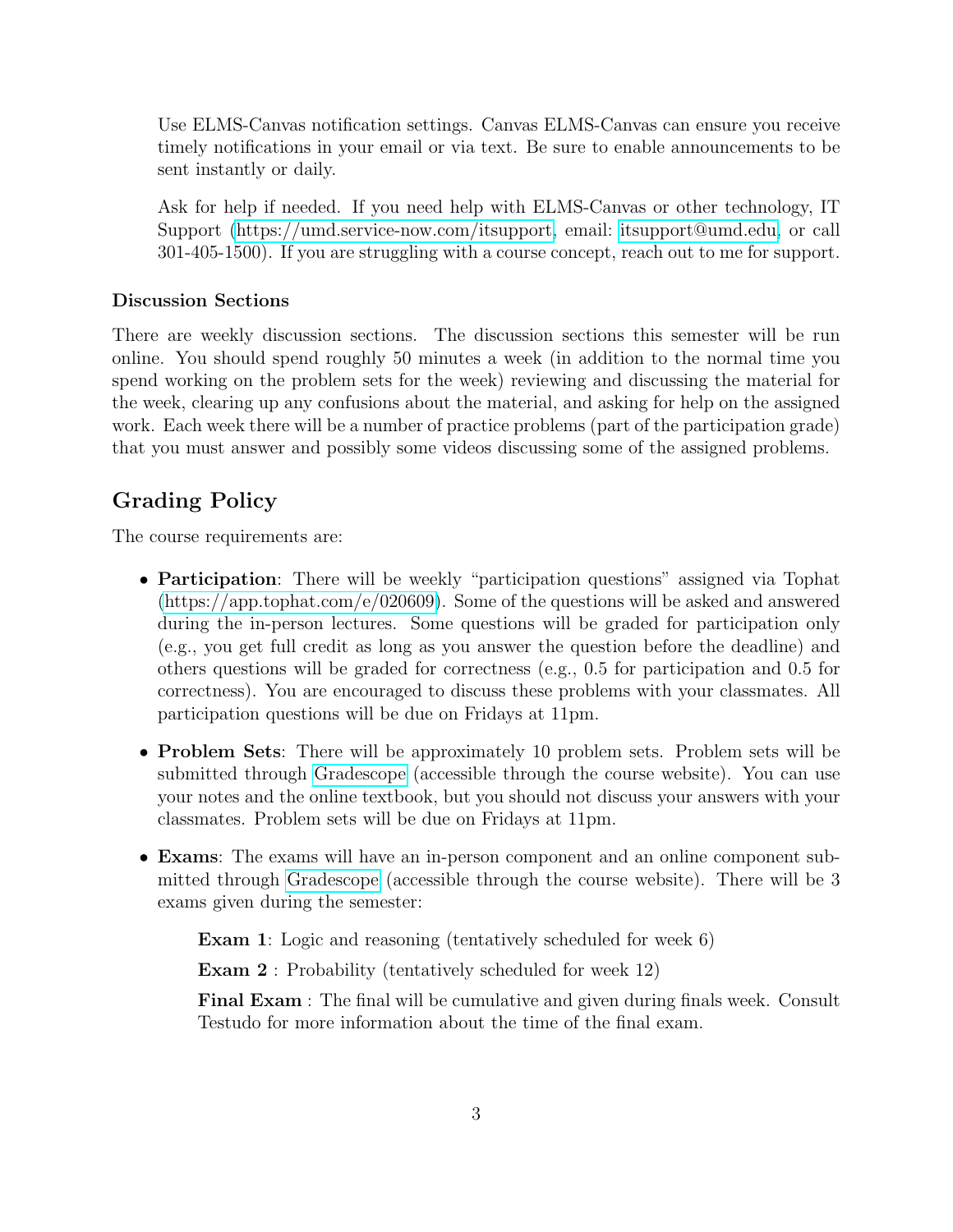#### Late Policy

- There will be weekly practice questions assigned on Tophat (some of the questions will be answered during lectures). You must answer all the practice questions for the week by Fridays at 11pm. You will have more than one chance to answer the questions. Answers to the practice questions will be accepted up to 2 weeks past the due date. Practice questions submitted more than 2 weeks late will be accepted, but you may not receive full credit for the questions.
- Problem sets will be assigned each week (usually on Monday afternoons). You must submit your problem sets by Fridays at 11pm. The penalty for late problem sets is as follows:
	- 1. Problem sets submitted less than 24 hours after the due date: no late penalty
	- 2. Problem sets submitted 1-2 days late: assignments will be graded, and a small late penalty will be applied (0.5 - 3 points depending on how many points are assigned to the problem set).
	- 3. Problem sets submitted 3-7 days late: the problem set will be lightly graded, and you will receive at most 3/4 the total points for the assignment.
	- 4. Problem sets more than a week late: the problem set will be lightly graded, and you will receive at most 1/2 the total points for the assignment.
- Late exams will not be accepted (unless you contact me in advance to ask for a valid extension).

#### Grade Weights

Grades will be assigned according to the following weights:

| Participation | $25\%$ |  |  |
|---------------|--------|--|--|
| Problem Sets  | 40%    |  |  |
| Exam 1        | 10%    |  |  |
| Exam 2        | 10%    |  |  |
| Final Exam    | 15%    |  |  |

See the undergraduate catalogue for description of grades, e.g., A+, A, A-, etc. Your final grade may be curved, but the final grade cutoffs are typically as follows:

| $A+ 100\%$   B+ 88\%   C+ 78\%   D+ 68\%         |  |  |  |  |
|--------------------------------------------------|--|--|--|--|
| A 93\%   B 83\%   C 73\%   D 63\%   F $\lt 60\%$ |  |  |  |  |
| A- $90\%$   B- $80\%$   C- $70\%$   D- $60\%$    |  |  |  |  |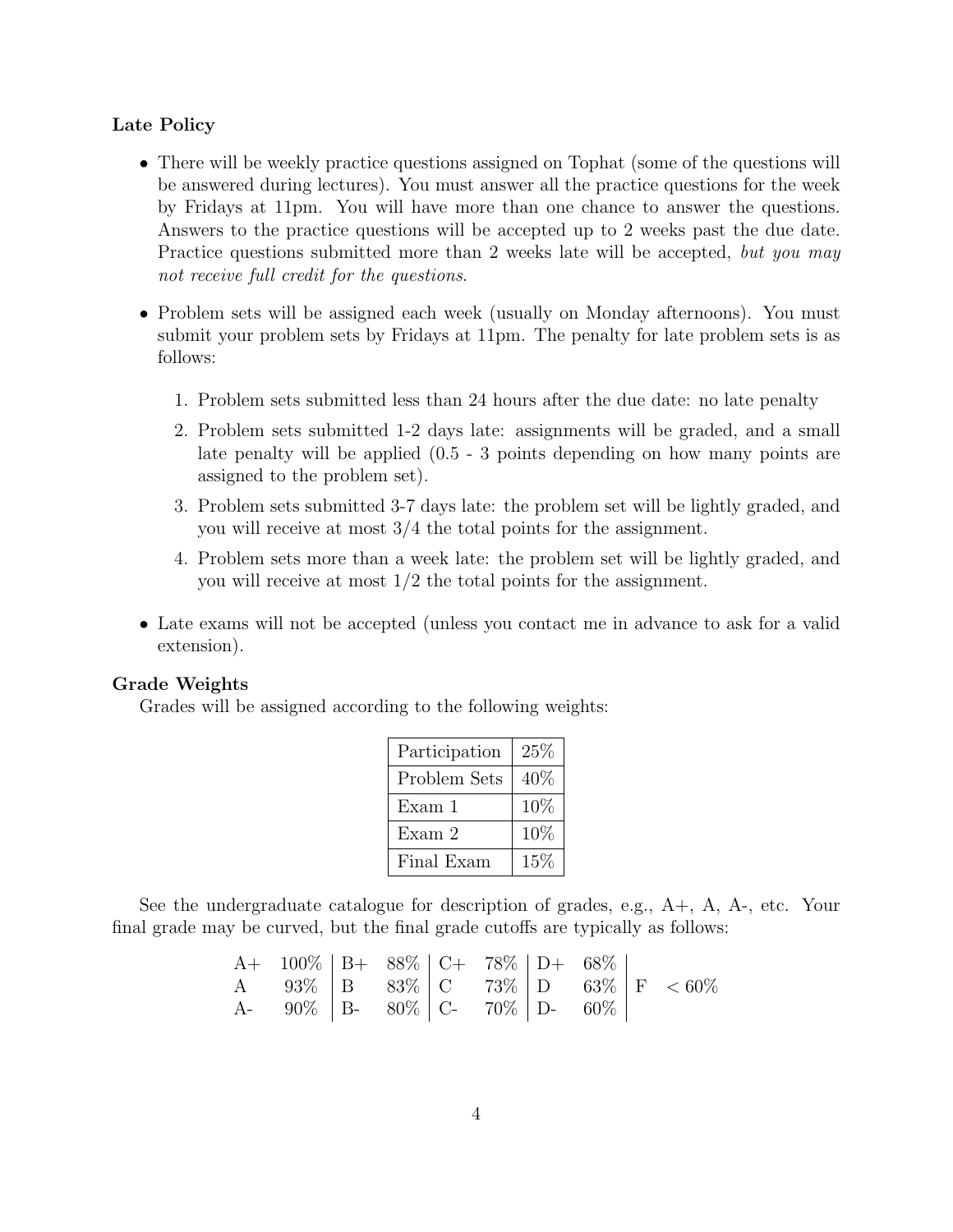# Schedule

Below is a tentative schedule for the semester. A more detailed schedule (updated weekly), including links to the reading material, can be found on the course website.

| Week 1  | Introduction: Reasoning, Arguments and Inference             |        |
|---------|--------------------------------------------------------------|--------|
| Week 2  | Formulas of Propositional Logic and Translations             |        |
| Week 3  | Truth Tables I                                               |        |
| Week 4  | Truth Tables II                                              |        |
| Week 5  | First Order Logic I                                          |        |
| Week 6  | First Order Logic II                                         | Exam 1 |
| Week 7  | Valid and Invalid Inference Rules                            |        |
| Week 8  | Boolean Equivalences and Visualizing Propositions            |        |
| Week 9  | Reasoning Experiments and Conditionals                       |        |
| Week 10 | Weighted/Stochastic Truth Tables and Conditional Probability |        |
| Week 11 | Probability Axioms                                           |        |
| Week 12 | Bayes Theorem and the Base-Rate Fallacy                      |        |
| Week 13 | Probabilistic Reasoning I                                    | Exam 2 |
| Week 14 | Probabilistic Reasoning II                                   |        |
|         |                                                              |        |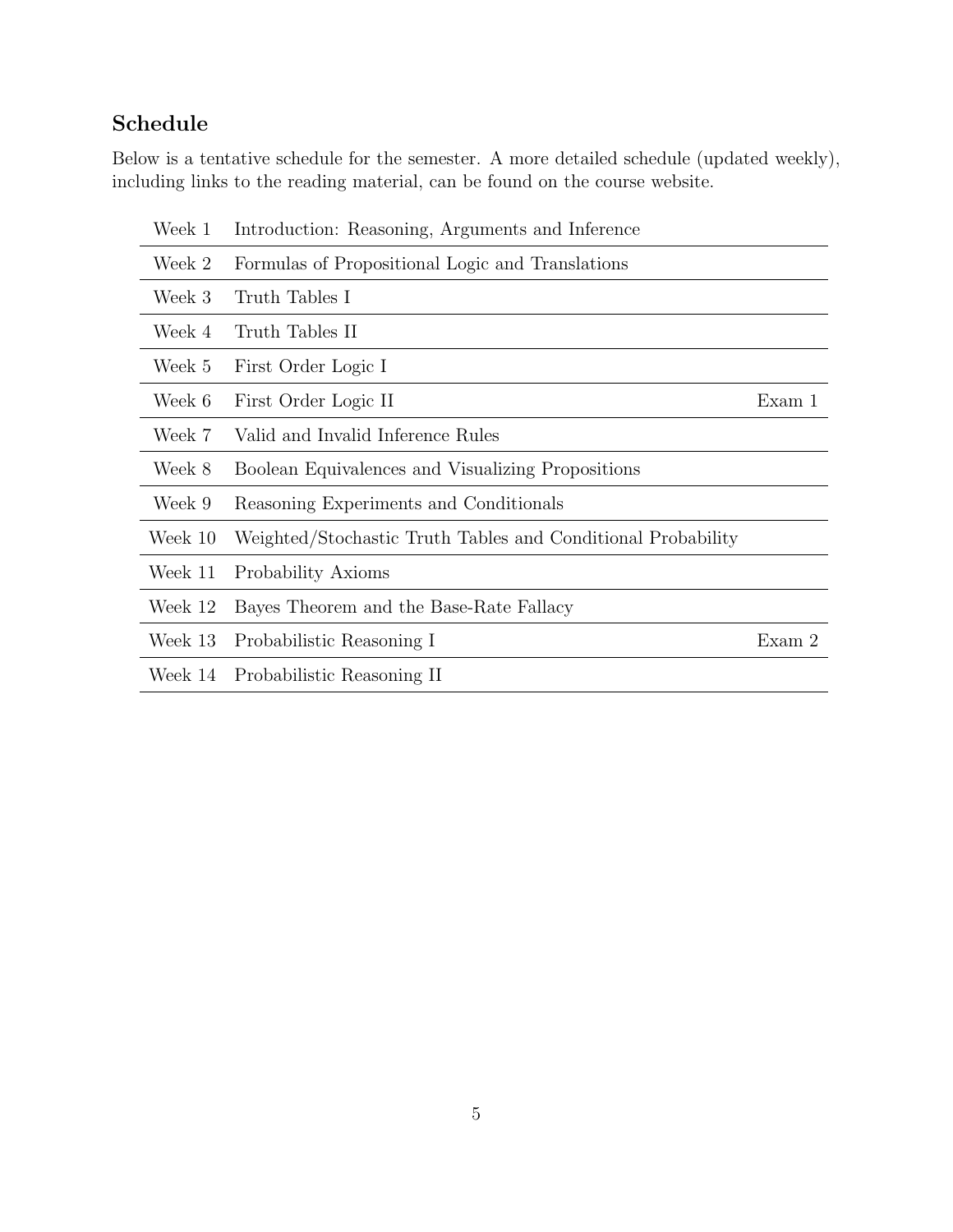## Course Policies

A full list of course-related policies and relevant links to resources may be found at:

#### <http://www.ugst.umd.edu/courserelatedpolicies.html>.

Accessibility and Disability Services The University of Maryland is committed to creating and maintaining a welcoming and inclusive educational, working, and living environment for people of all abilities. The University of Maryland is also committed to the principle that no qualified individual with a disability shall, on the basis of disability, be excluded from participation in or be denied the benefits of the services, programs, or activities of the University, or be subjected to discrimination. The Accessibility & Disability Service (ADS) [\(https://www.counseling.umd.edu/ads/\)](https://www.counseling.umd.edu/ads/) provides reasonable accommodations to qualified individuals to provide equal access to services, programs and activities. ADS cannot assist retroactively, so it is generally best to request accommodations several weeks before the semester begins or as soon as a disability becomes known.

For assistance in obtaining an accommodation, contact Accessibility and Disability Service at 301-314-7682, or email them at [adsfrontdesk@umd.edu.](mailto:adsfrontdesk@umd.edu) See also:

• Information about sharing your accommodations with instructors [\(https://www.counseling.umd.edu/ads/accommodations/sharingwithinstructors/\)](https://www.counseling.umd.edu/ads/accommodations/sharingwithinstructors/)

#### Student Resources and Services

- Note taking assistance [\(https://www.counseling.umd.edu/ads/notetaking/\)](https://www.counseling.umd.edu/ads/notetaking/)
- Counseling Center [\(https://www.counseling.umd.edu/\)](http://counseling.umd.edu/ads/)
- UMD's Student Academic Support Services website [\(http://tutoring.umd.edu/\)](http://tutoring.umd.edu/)
- UMD's Writing Center [\(http://www.english.umd.edu/academics/writingcenter/schedule\)](http://www.english.umd.edu/academics/writingcenter/schedule)
- UMD's Student Resources and Services website [\(https://sph.umd.edu/content/student](https://sph.umd.edu/content/student-resources-and-services)[resources-and-services\)](https://sph.umd.edu/content/student-resources-and-services)
- UMD's Counseling Center or one of the many other mental health resources on campus. [\(https://tltc.umd.edu/supporting-whole-student\)](https://tltc.umd.edu/supporting-whole-student)
- Basic Needs Security [\(https://studentaffairs.umd.edu/basic-needs-security\)](https://studentaffairs.umd.edu/basic-needs-security)

Communication about this Course I will use ELMS announcements and Capmuswire (<https://campuswire.com/c/GCDE50B76/feed>) to convey important information, and students are responsible for keeping their email address up to date, and must ensure that forwarding to another address functions properly. Failure to check email, errors in forwarding, and returned email are the responsibility of the student, and do not constitute an excuse for missing announcements or deadlines.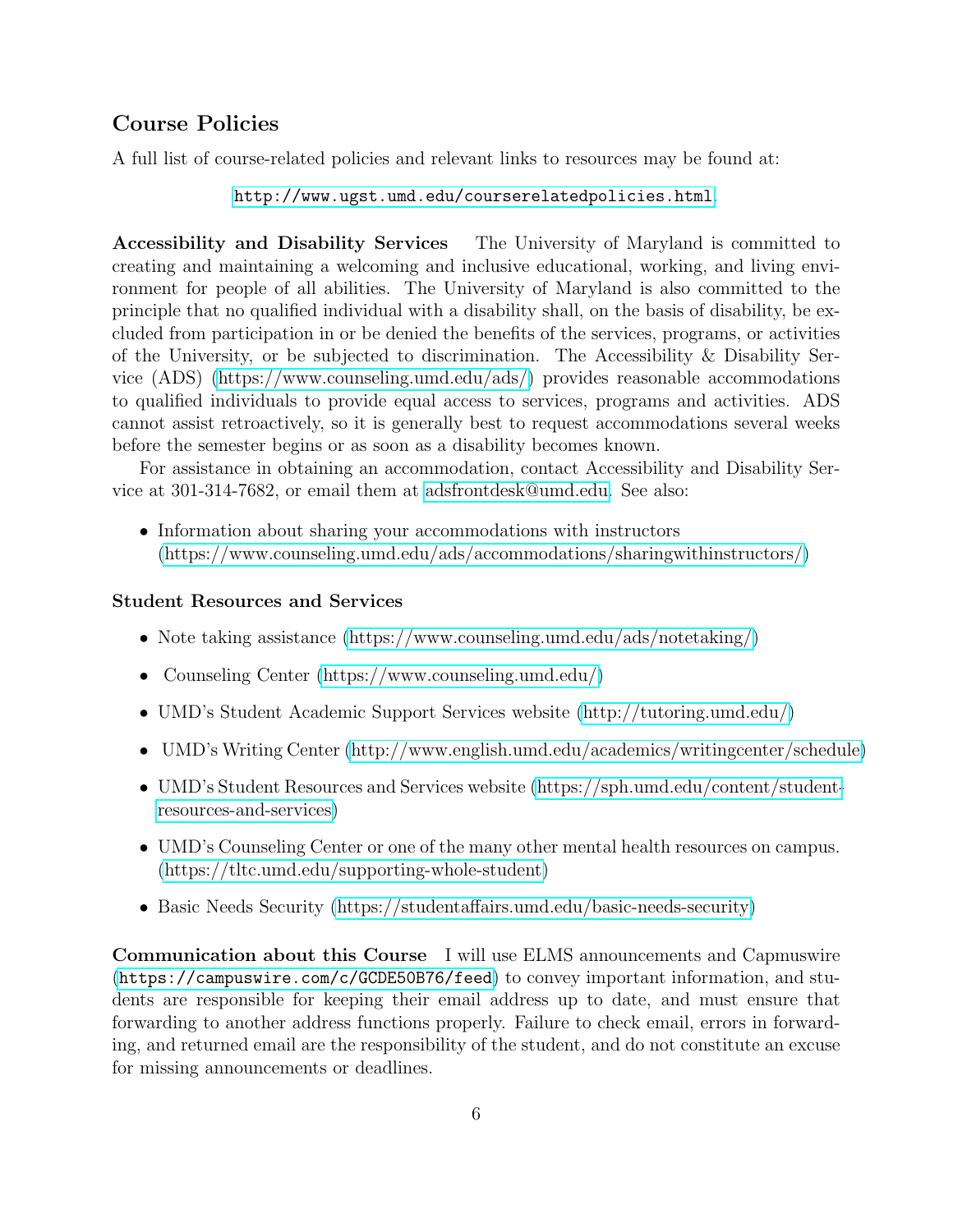Names/Pronouns and Self-Identifications The University of Maryland recognizes the importance of a diverse student body, and we are committed to fostering inclusive and equitable classroom environments. I invite you, if you wish, to tell me how you want to be referred to both in terms of your name and your pronouns (he/him, she/her, they/them, etc.). The pronouns someone indicates are not necessarily indicative of their gender identity. Visit [trans.umd.edu](https://trans.umd.edu) to learn more.

Additionally, how you identify in terms of your gender, race, class, sexuality, religion, and dis/ability, among all aspects of your identity, is your choice whether to disclose (e.g., should it come up in classroom conversation about our experiences and perspectives) and should be self-identified, not presumed or imposed. I will do my best to address and refer to all students accordingly, and I ask you to do the same for all of your fellow Terps.

Class Cancelations The University may be closed in the event of an emergency, in which case class will be cancelled. To find out if the University is closed you can check its main site (<http://www.umd.edu>), its emergency preparedness site ([http://www.umd.](http://www.umd.edu/emergencypreparedness/) [edu/emergencypreparedness/](http://www.umd.edu/emergencypreparedness/)), or call the "snow phone line" at 301-405-7669 (which covers more than just snow caused closings). If class is cancelled while the University remains open, then there will be an announcement posted on the course ELMS page.

Emergency protocol: In the case of an extended closure to the University (e.g., because of inclement weather), consult the ELMS course page for announcements and changes to any due dates.

Attendance and Absences Students are expected to attend classes regularly. Consistent attendance offers students the most effective opportunity to gain command of course concepts and materials. Events that justify an excused absence include: religious observances; mandatory military obligation; illness of the student or illness of an immediate family member; participation in university activities at the request of university authorities; and compelling circumstances beyond the student's control (e.g., death in the family, required court appearance). Absences stemming from work duties other than military obligation (e.g., unexpected changes in shift assignments) and traffic/transit problems do not typically qualify for excused absence. Students claiming an excused absence must notify the course instructor in a timely manner and provide appropriate documentation. The notification should be provided either prior to the absence or as soon afterwards as possible. In the case of religious observances, athletic events, and planned absences known at the beginning of the semester, the student must inform the instructor during the schedule adjustment period. All other absences must be reported as soon as is practical. The student must provide appropriate documentation of the absence. The documentation must be provided in writing to the instructor by the means specified in this syllabus. The full university attendance/absence policy can be found here: <http://www.ugst.umd.edu/courserelatedpolicies.html>.

Academic Integrity The UMD Honor Code prohibits students from cheating on exams, plagiarizing papers, submitting the same paper for credit in two courses without authoriza